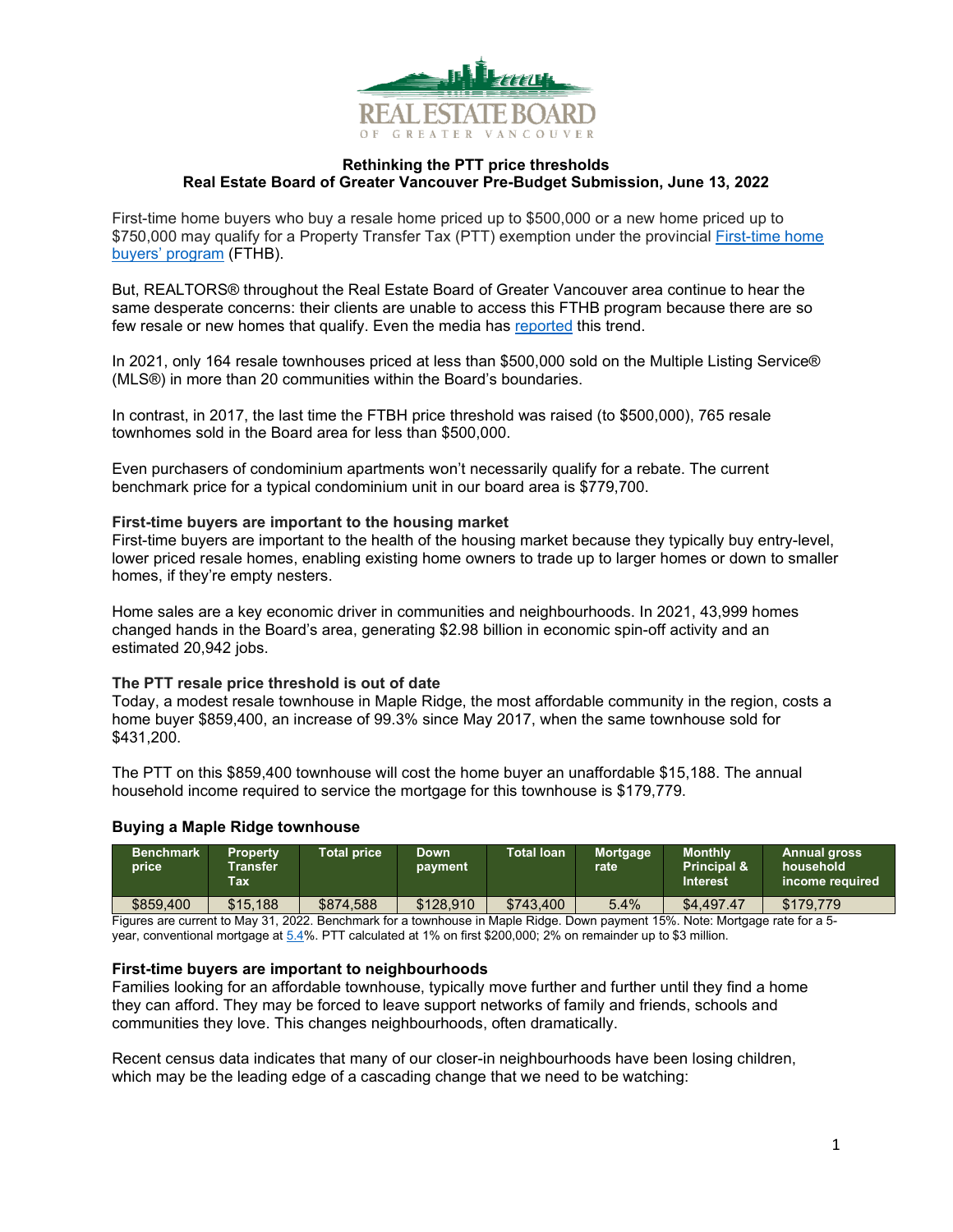For example, from 2001 to 2021:

- Vancouver's child population plummeted by 4,365 children (4.3%).
- Delta's child population plunged by 4,130 children (15%).
- North Vancouver District's child population tumbled by 2,110 children (9.4%).
- Port Coquitlam's child population fell by 2,090 children (14%).
- Richmond's child population decreased by 1,995 children (5%).



### **Price threshold for resale**

In 2017, if the price threshold for resale homes had also been raised to \$750,000 instead of \$500,000, a total of 7,685 more townhouses would have been eligible for the PTT exemption between 2017 and 2021.

- In 2021: 1,427 townhomes (sold between \$500,000 and \$750,000).
- In 2020: 1,690 townhomes (sold between \$500,000 and \$750,000).
- In 2019: 1,522 townhomes (sold between \$500,000 and \$750,000).
- In 2018: 1,258 townhomes (sold between \$500,000 and \$750,000).
- In 2017: 1,788 townhomes (sold between \$500,000 and \$750,000).
- **Total**: 7,685 townhomes.

### **How is the PTT calculated?**

The PTT is calculated at a rate of 1% on first \$200,000 of the sales prices; 2% on the remainder up to \$2 million, 3% on residential property over \$2 million and an additional 2% on residential property worth more than \$3 million. Foreign buyers must also pay the [additional property transfer tax](https://www2.gov.bc.ca/gov/content/taxes/property-taxes/property-transfer-tax/additional-property-transfer-tax) of 20% in Metro Vancouver and other areas.

### **Housing is already unaffordable. The PTT makes this situation worse.**

The PTT, unlike mortgage insurance, can't be financed with the mortgage. It must be paid up-front with the down payment. A household earning \$120,000 annually managing to save 10% of their income to buy a modest \$859,400 townhome would be able to buy the townhome a full year earlier, if the PTT was exempted. This is a significant saving over the life of the mortgage.